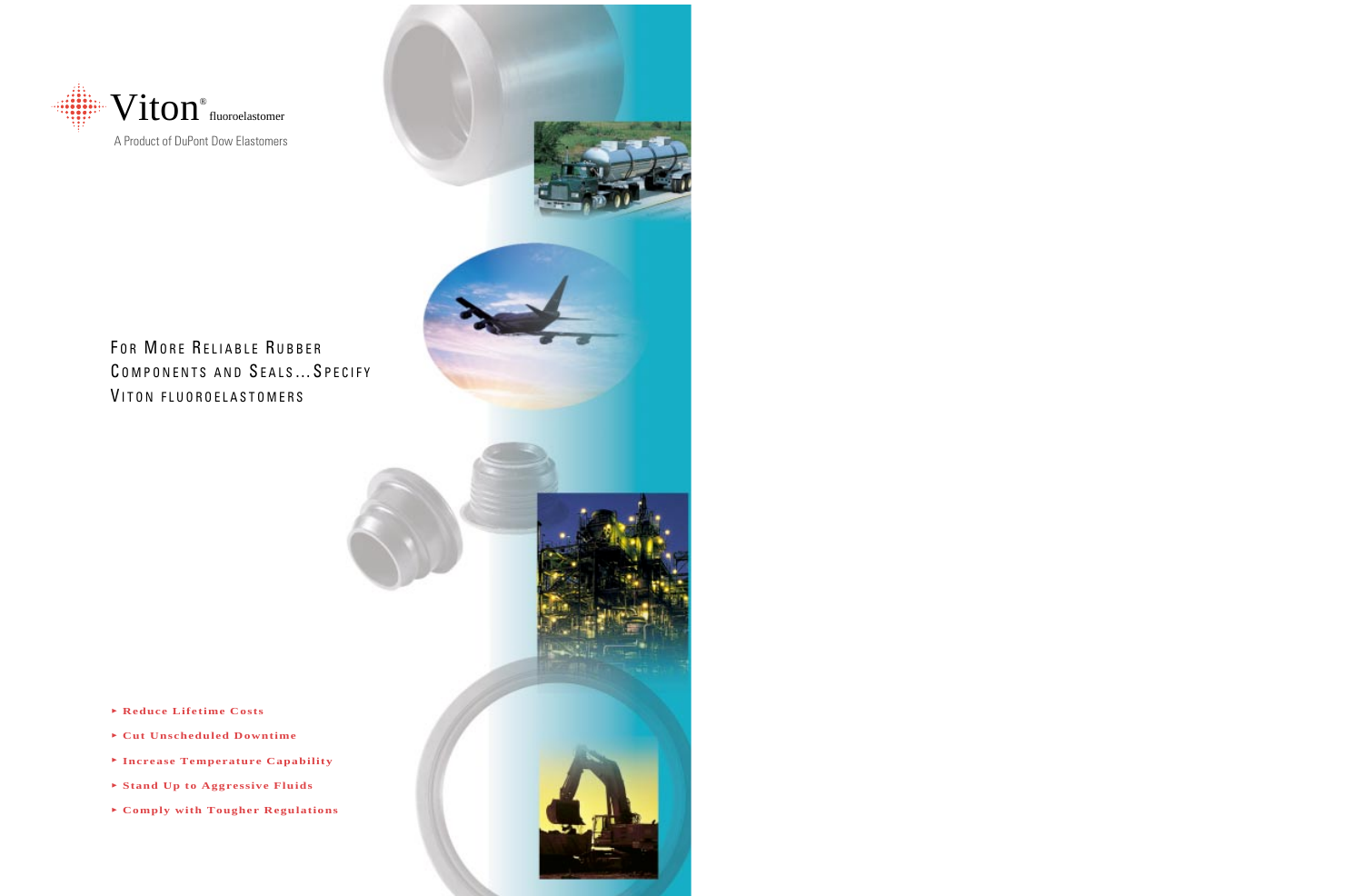#### **S UPERIOR T HERMAL S TABILITY**

Resisting damage from thermal upsets is important insurance against failure for seals and other components. Viton ® fluoroelastomers resist hardening and embrittlement indefinitely in air at up to 204°C (399°F), and they endure thermal excursions to 315°C (599°F) (Figure 1). And with the high-temperature capability of Viton, some users can increase operating temperatures to improve productivity or gain other advantages.

#### **FIGURE 2: HEAT AND OIL RESISTANCE OF SPECIALTY ELASTOMERS (ASTM D2000/SAE J200)**

Viton delivers at low temperatures, too. Dynamic seal applications for Viton have been successful at –40 °C, and in some cases, appropriately designed parts of Viton can still offer static sealing capabilities down to –160 °C.

#### **FIGURE 1: HEAT RESISTANCE OF VITON**

What 's more important, Viton retains good performance in fluids at elevated temperatures. Figure 2 compares the performance of Viton and other elastomers in a standard SAE/ASTM test that measures volume swell in hot oil. A swell of more than 30% is usually unacceptable.

Even if high temperatures or aggressive fluids aren't involved, Viton may be speci fied because it has good resistance to permeation. In automotive, chemical processing and other industries, Viton helps control fugitive emissions to meet Clean Air Act requirements.

#### **B ROAD C HEMICAL C OMPATIBILITY**

Because Viton is compatible with a very wide range of chemicals, fuels and solvents, it can reduce costs through extended service life and reduced unscheduled downtime for seals and components. Broad compatibility also increases product versatility to extend applications. Much more information is available about the performance of Viton with chemicals and fluids. The DuPont Dow publication, "Fluid Resistance of Viton ® , " can be obtained from any DuPont Dow Elastomers office listed on the back cover.

## **P ERMEATION R ESISTANCE T O F IGHT E MISSIONS**

In many applications, rubber parts are stressed by accidental temperature excursions as well as by increases in operating temperatures designed to increase production. In some situations, Viton can serve continuously at 204 °C (399 °F) with excursions to  $315^{\circ}$ C (599 $^{\circ}$ F).

#### **TABLE 1: PERMEATION RATES FOR SELECTED ELASTOMERS, NYLON 12 AND FLUOROPOLYMERS.\***

Table 1 shows permeability to standard ASTM fuels for general purpose and specialty types of Viton and several other materials. Other information about types of Viton is given on page 5 in "Selecting the Type of Viton ® That ' s Best for You. "









## Seals, rubber parts last longer with Viton ® fluoroelastomers

Viton can help you reduce costs by preventing sealing failures, extending maintenance intervals, handling more aggressive fluids and higher temperatures, increasing safety, and meeting stringent environmental regulations.

With Viton, you can meet these needs with performance proven by decades of service in harsh environments.

## **R EDUCE L IFETIME C OSTS**

Viton far outlasts nitriles and other general-purpose elastomers. It allows you to extend service intervals and stretch maintenance dollars.

## **C U T U NSCHEDULED D OWNTIME**

Viton protects against unscheduled downtime because it provides increased reliability.You can extend warranty periods with greater confidence.

#### **I NCREASE T EMPERATURE C APABILITY**

## **S TAND U P TO A GGRESSIVE F LUIDS**

Viton performs well in a wide range of aggressive fluid environments. Systems can tolerate changes in fluids and have more versatility for broader application.

### **C OMPLY WITH T OUGHER R EGULATIONS**

Environmental regulations have raised the stakes for leaks, spills and emissions. Viton helps guard against these problems and increases safety for workers and plant neighborhoods.

#### **P ROVEN P ERFORMANCE**

Since its introduction in 1957, Viton has solved sealing and other problems in major industries:

- *Aircraft and Aerospace*
- *Automotive*

*Chemical Processing and Transportation Off-Highway and Heavy-Duty Equipment Petroleum Refining and Transportation*

Major uses include bonded seals, radial lip seals, caulks, coatings, vibration dampeners, expansion joints, gaskets, O-rings, piston seals, custom shapes, and stock rod and sheet.

## **L EARN M ORE A BOUT W HAT V ITON C A N D O FOR Y O U**

This brochure contains extensive technical data and information to show what Viton can do for you. It 's all here: data con firming superior thermal, chemical and mechanical performance, and comparisons with other elastomers. Basic information is included to help you select the best type of Viton for your application, along with examples of economic analyses.



Viton in O-rings and other parts extends maintenance intervals for heavy-duty equipment.

Sealing components of Viton resist chemical attack and permeation to help cut emissions and increase safety.

\* Mathematically normalized to 1 mm thicknesses using data from tests described in ASTM E96-53T.

|                       | <b>Average Permeation Rate for ASTM</b><br>Standard Fuels, (g x mm) (m <sup>2</sup> x days) |                                      |                                       |                                              |  |  |
|-----------------------|---------------------------------------------------------------------------------------------|--------------------------------------|---------------------------------------|----------------------------------------------|--|--|
| <b>Material</b>       | Fuel C                                                                                      | 90% Fuel C.<br>10%<br><b>Ethanol</b> | 85% Fuel C.<br>15%<br><b>Methanol</b> | <b>15% Fuel C.</b><br>85%<br><b>Methanol</b> |  |  |
| <b>NBR (33% ACN)</b>  | 669                                                                                         | 1028                                 | 1188                                  | 264                                          |  |  |
| <b>HNBR (44% ACN)</b> | 230                                                                                         | 553                                  | 828                                   | 211                                          |  |  |
| <b>Fluorosilicone</b> | 455                                                                                         | 584                                  | 635                                   | 261                                          |  |  |
| Nylon 12              | 5.5                                                                                         | 24                                   | 83                                    | 90                                           |  |  |
| Viton GLT             | 2.6                                                                                         | 14                                   | 60                                    | 149                                          |  |  |
| Viton B70             | 0.8                                                                                         | 6.7                                  | 32                                    | 95                                           |  |  |
| Viton A200            | 0.8                                                                                         | 7.5                                  | 36                                    | 55                                           |  |  |
| <b>Viton GFLT</b>     | 1.8                                                                                         | 6.5                                  | 14                                    | 11                                           |  |  |
| Viton B200            | 0.7                                                                                         | 4.1                                  | 12                                    | 7.4                                          |  |  |
| Viton GF              | 0.7                                                                                         | 1.1                                  | 3.0                                   | 0.9                                          |  |  |
| Tefzel® ETFE 1000LZ   | 0.03                                                                                        | 0.05                                 | 0.20                                  | 0.20                                         |  |  |
| Teflon® PFA 1000LP    | 0.05                                                                                        | 0.03                                 | 0.13                                  | 0.05                                         |  |  |
| Teflon® FFP 1000L     | 0.03                                                                                        | 0.03                                 | 0.03                                  | 0.03                                         |  |  |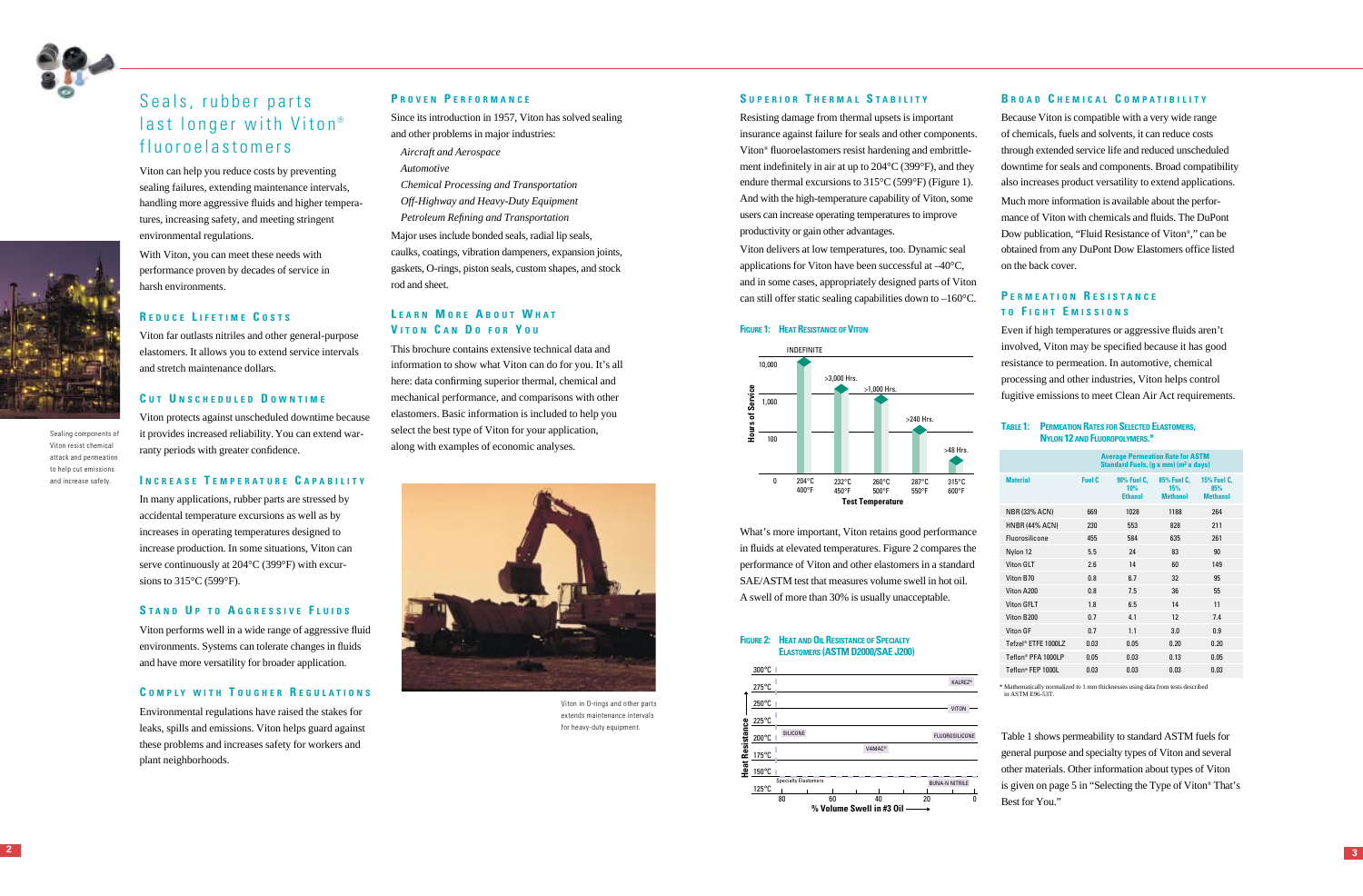## **S ELECTING THE T YPE OF V ITON ® T HAT ' S B EST FOR Y O U**

We've developed many types of Viton to meet specific end-use and processing needs. Table 3 shows how different types of Viton compare in chemical resistance and mechanical properties.

Selecting the type that best meets your needs is important, but it isn't complicated, and help is available from DuPont Dow Elastomers. The general purpose types differ primarily from the specialty types in chemical resistance. In the specialty family, the choice is among four types that are tailored for superior fluid resistance, low-temperature performance or combinations of these properties.

#### **TABLE 3: RELATIVE CHEMICAL COMPATIBILITY AND MECHANICAL PROPERTIES OF VITON FLUOROELASTOMERS**

Each type of Viton is available in a number of grades. The grade to be used for a speci fic application is selected for manufacturability as well as performance.

#### **P ART C OSTS OR L IFE C YCLE C OSTS ?**

When Viton is speci fied, it 's not because "nothing else will work. " Although they usually cost more than parts made with ordinary elastomers, parts of Viton are selected because they deliver higher value through increased reliability and service life.

The additional cost of a seal of Viton is insigni ficant,



pump it protects, or of lost business, pollution or safety risks due to the pump 's failure.

Consider these situations for seals:

- **Seals must be replaced due to failure.**
- Since seals of Viton can last much longer than other seals, they may never need to be replaced during the life of the equipment. Thus, unscheduled downtime costs are eliminated.
- **• Seals are replaced on a schedule.**

If longer-lasting seals of Viton are used, their cost can be offset by extending maintenance intervals.

• **Seals are replaced in a few of many identical units.**

Parts of Viton maintain their sealing force despite constant use and harsh chemical environments.

> Seals of Viton can lower costs when seal replacement is covered by a warranty. If as little as 1%

of a production process requires warranty service for seal replacements, reliable seals of Viton will save more than their incremental cost.

#### **A T OUGH C ONTENDER**

The compatibility of Viton fluoroelastomers with some important materials is shown in Table 2. The capabilities of other elastomers shown for comparison can be helpful when you 're considering changing materials to increase reliability or accommodate more severe operating conditions.

Viton also offers mechanical ruggedness so seals and components resist damage during installation and use. Basic mechanical property data listed show that Viton compares favorably with other elastomers in tensile strength, range of hardness and leak-preventing resistance to compression set.

Viton retains sealing force to prevent leaks even after compression for long periods in severe environments. After 100 hours in air at 150 °C (302 °F), Viton retains more than 90% of its original sealing force, while seals of fluorosilicone, polyacrylate and nitrile retain only 70%, 58% and 40%, respectively.

Viton has excellent resistance to atmospheric oxidation, sunlight and ozone. After 20 years of exposure to direct sunlight, seals of Viton showed no traces of cracking. In addition, Viton did not crack after one year in an atmosphere containing 100 ppm ozone. Viton is more resistant to burning than hydrocarbon rubbers.

Because Viton resists hydraulic fluids and fuels over a wide temperature range, it is widely used for high-reliability seals and other applications in aircraft.





Thanks to its broad chemical compatibility, Viton in gaskets and valve components allows transportation equipment to be used for a wide range of materials.



#### **TABLE 2: COMPARISON OF ELASTOMER PROPERTIES \***

\*Data has been drawn from tests at DuPont Dow facilities and industry sources. Data is presented for use only as a general guide and should not be the basis for design decisions. See the back of this brochure for additional information about the data.

\*\*Key: Chemical Compatibility: 1 = Satisfactory; 2 = Fair; 3 = Doubtful; 4 = Unsatisfactory.

| <b>Common Name</b>                            | <b>Neoprene</b> | <b>Ethylene</b><br><b>Propylene</b> | <b>Buna-N</b><br><b>Nitrile</b> | <b>VAMAC<sup>®</sup></b> | <b>Silicone</b>        | Fluoro-<br>silicone | <b>VITON®</b>   | <b>KALREZ®</b>  |
|-----------------------------------------------|-----------------|-------------------------------------|---------------------------------|--------------------------|------------------------|---------------------|-----------------|-----------------|
| <b>ASTM D1418</b><br><b>Designation</b>       | <b>CR</b>       | EPM.<br><b>EPDM</b>                 | <b>NBR</b>                      | <b>AEM</b>               | MQ, VMQ<br><b>PVMQ</b> | <b>FVMQ</b>         | <b>FKM</b>      | <b>FFKM</b>     |
| <b>ASTM D2000</b><br><b>Designation</b>       | BC, BE          | CA, DA                              | <b>BG, BK</b>                   | EE, EP                   | FE, GE                 | <b>FK</b>           | <b>HK</b>       | $HK+$           |
| <b>Service Temperature</b>                    |                 |                                     |                                 |                          |                        |                     |                 |                 |
| Max. Continuous<br><b>Service Temperature</b> | $105^{\circ}$ C | $150^{\circ}$ C                     | $121^{\circ}C$                  | $150^{\circ}$ C          | $230^{\circ}$ C        | $175^{\circ}$ C     | $204^{\circ}$ C | $316^{\circ}$ C |
| Low Temperature<br>Properties (Tg)            | $-50^{\circ}$ C | $-54^{\circ}$ C                     | $-30, -25^{\circ}$ C            | $-16^{\circ}$ C          | $-125, -85^{\circ}$ C  | $-65^{\circ}$ C     | $-30, -17$ °C   | $-8^{\circ}$ C  |
| <b>Chemical Compatibility**</b>               |                 |                                     |                                 |                          |                        |                     |                 |                 |
| Lubricating Oils                              | $\overline{2}$  | $\overline{4}$                      | $\mathbf{1}$                    | $\mathbf{1}$             | $\overline{4}$         | $\mathbf{1}$        | $\mathbf{1}$    | $\mathbf{1}$    |
| <b>Fuel Oils</b>                              | $\overline{2}$  | 4                                   | $\mathbf{1}$                    | $\mathbf{1}$             | $\overline{4}$         | $\mathbf{1}$        | $\mathbf{1}$    | $\mathbf{1}$    |
| <b>Hydraulic Oils</b>                         | $\overline{2}$  | $\overline{4}$                      | $\mathbf{1}$                    | $\mathbf{1}$             | 2,3                    | $\mathbf{1}$        | $\mathbf{1}$    | $\mathbf{1}$    |
| Fireproof Hydraulic Fluids                    | $\overline{2}$  | $\mathbf{1}$                        | 3                               | $\overline{4}$           | 3                      | $\overline{4}$      | $\overline{4}$  | $\mathbf{1}$    |
| Vegetable Oils, Animal Fats                   | 2,3             | 2,3                                 | $\mathbf{1}$                    | $\mathbf{1}$             | 1, 3                   | $\mathbf{1}$        | $\mathbf{1}$    | $\mathbf{1}$    |
| Gasoline (high octane)                        | 3,4             | 4                                   | 1, 2                            | 3                        | $\overline{4}$         | $\mathbf{1}$        | $\mathbf{1}$    | $\mathbf{1}$    |
| Kerosene                                      | $\overline{2}$  | 4                                   | $\mathbf{1}$                    | $\overline{2}$           | $\overline{4}$         | $\mathbf{1}$        | $\mathbf{1}$    | $\mathbf{1}$    |
| <b>Aromatic Hydrocarbons</b>                  | 4               | 4                                   | 2,4                             | 4                        | 4                      | 2,3                 | $\mathbf{1}$    | $\mathbf{1}$    |
| Aliphatic Hydrocarbons                        | $\overline{2}$  | 4                                   | $\mathbf{1}$                    | $\mathbf{1}$             | $\overline{4}$         | $\overline{2}$      | $\mathbf{1}$    | $\mathbf{1}$    |
| Alcohols                                      | $\mathbf{1}$    | $\overline{2}$                      | $\mathbf{1}$                    | $\mathbf{1}$             | $\overline{2}$         | 1, 2                | $\mathbf{1}$    | $\mathbf{1}$    |
| Ketones                                       | 3,4             | $\mathbf{1}$                        | 4                               | 4                        | 4                      | 4                   | 4               | $\mathbf{1}$    |
| <b>Halogenated Solvents</b>                   | $\overline{4}$  | 4                                   | $\overline{4}$                  | 3                        | $\overline{4}$         | 1, 2                | $\overline{2}$  | $\overline{2}$  |
| Water $(<80°C)$                               | 1, 2            | $\mathbf{1}$                        | $\mathbf{1}$                    | $\mathbf{1}$             | $\mathbf{1}$           | $\mathbf{1}$        | $\mathbf{1}$    | $\mathbf{1}$    |
| Water $(>80°C)$                               | 3               | $\mathbf{1}$                        | $\mathbf{1}$                    | $\mathbf{1}$             | $\mathbf{1}$           | $\mathbf{1}$        | $\mathbf{1}$    | $\mathbf{1}$    |
| <b>Concentrated Acids</b>                     | $\overline{4}$  | 4                                   | $\overline{4}$                  | $\overline{4}$           | $\overline{4}$         | 3                   | $\overline{2}$  | $\mathbf{1}$    |
| <b>Diluted Acids</b>                          | 2,3             | $\overline{2}$                      | 3,4                             | $\mathbf{1}$             | $\overline{4}$         | 3                   | $\mathbf{1}$    | $\mathbf{1}$    |
| <b>Alkalis</b>                                | 1, 2            | $\mathbf{1}$                        | $\overline{2}$                  | 4                        | 1, 2                   | $\overline{2}$      | $\overline{4}$  | $\mathbf{1}$    |
| <b>Mechanical Properties</b>                  |                 |                                     |                                 |                          |                        |                     |                 |                 |
| Tensile Strength, MPa                         | 25              | 17                                  | 27                              | 15                       | 10                     | 10                  | 20              | 15              |
| Hardness, Durometer,<br>Shore A (D)           | $30 - 95$       | $40 - 90$                           | $40 - 95$                       | $40 - 90$                | $30 - 90$              | $40 - 80$           | $55 - 95$       | $65 - 95$       |
|                                               |                 |                                     |                                 |                          |                        |                     |                 |                 |

|                                                            | <b>Viton-General Use</b><br><b>Family Types</b> |                | <b>Viton-Specialty</b><br><b>Family Types</b> |                          |              |                          |                |
|------------------------------------------------------------|-------------------------------------------------|----------------|-----------------------------------------------|--------------------------|--------------|--------------------------|----------------|
| <b>Chemical Environment</b>                                | A                                               | B              | F                                             | GB.<br><b>GBL</b>        | <b>GF</b>    | <b>GLT</b>               | <b>GFLT</b>    |
| Automotive and aviation fuels                              | 1                                               | 1              | 1                                             | 1                        | 1            | 1                        | 1              |
| Automotive fuels oxygenated<br>with MEOH, ETOH, MTBE, etc. | <b>NR</b>                                       | $\mathfrak{p}$ | 1                                             | 2                        | 1            | <b>NR</b>                | 1              |
| Engine lubricating oil, SE and SF                          | 2                                               | 1              | 1                                             | 1                        | 1            | 1                        | 1              |
| Engine lubricating oil, SG and SH                          | 3                                               | $\overline{2}$ | 1                                             | 1                        | 1            | $\overline{2}$           | 1              |
| Aliphatic hydrocarbon process<br>fluids, chemicals         | 1                                               | 1              | 1                                             | 1                        | 1            | 1                        | 1              |
| Aromatic hydrocarbon process<br>fluids, chemicals          | $\overline{2}$                                  | $\mathfrak{p}$ | 1                                             | 1                        | $\mathbf{1}$ | $\overline{2}$           | 1              |
| Aqueous fluids, steam,<br>mineral acids                    | 3                                               | $\overline{2}$ | $\overline{\phantom{a}}$                      | 1                        | 1            | 1                        | 1              |
| <b>Compression and</b><br>low-temperature performance      |                                                 |                |                                               |                          |              |                          |                |
| Resistance to compression set                              | 1                                               | $\overline{2}$ | $\mathfrak{p}$                                | 2                        | 3            | $\overline{\phantom{a}}$ | $\mathfrak{p}$ |
| Low-temperature flexibility                                | $\overline{2}$                                  | $\overline{2}$ | 3                                             | $\overline{\phantom{a}}$ | 3            | 1                        | 1              |

Key: 1 = Excellent 2 = Very Good 3 = Good NR = Not Recommended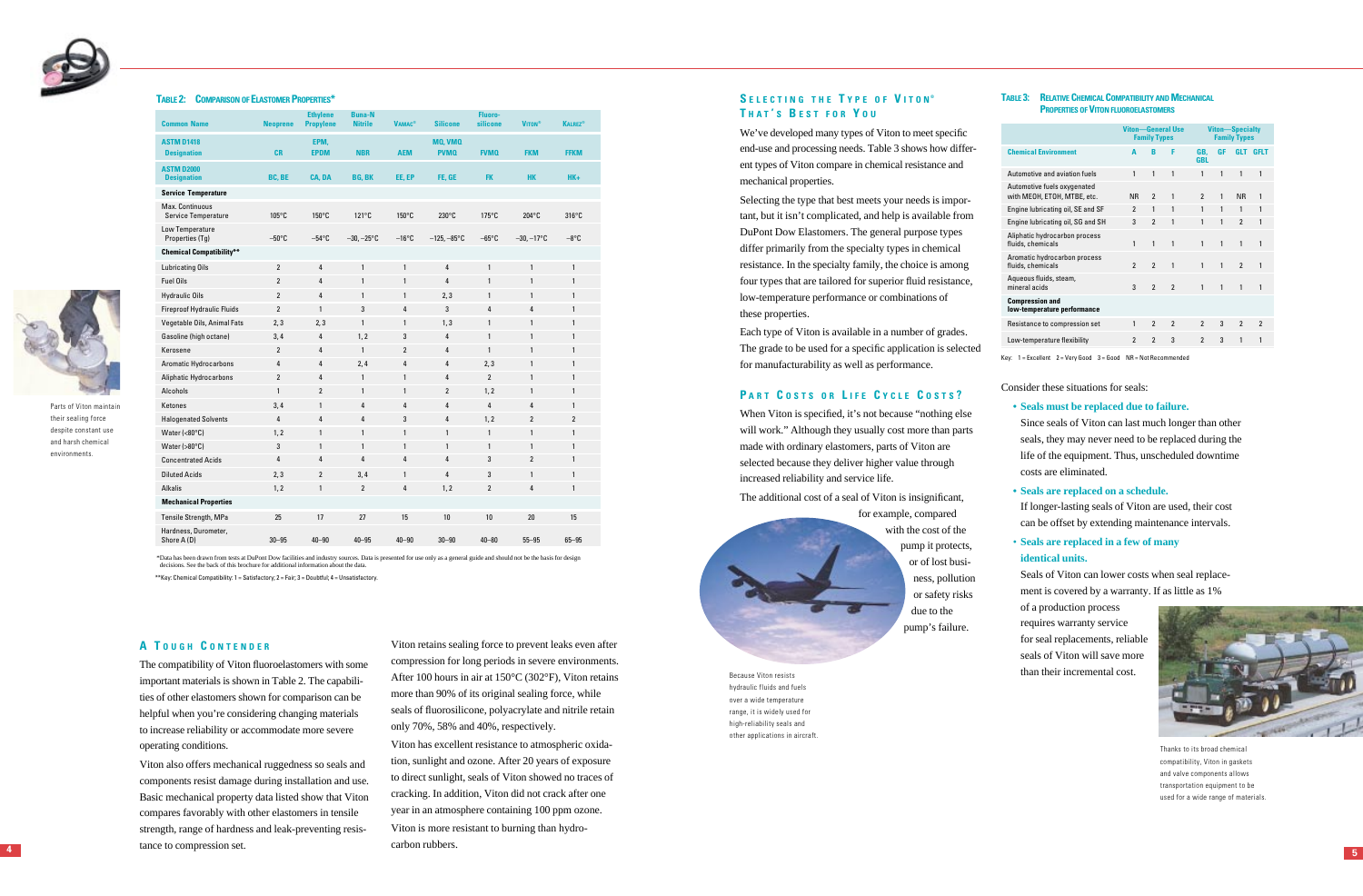**6**



## **A SSURE P ERFORMANCE B ENEFITS BY S PECIFYING V ITON ® FLUOROELASTOMERS**

Viton gives you advantages over other fluoroelastomers because its performance is supported by innovation, quality and long experience.

**The right product for you.** No other manufacturer offers as broad a selection of fluoroelastomer types to meet your specific application needs. DuPont Dow scientists are inventors on more breakthrough patents in the fluoroelastomer field and have developed more technology firsts in this area than any other manufacturer. This technical innovation has been focused on meeting user needs for improved performance and product grades for cost-effective processing.

parts manufacturers, and fini<mark>shed parts often are</mark> sold  $\overline{\text{a}}$ bugn compounders to<br>ished parts often are<br>it manufacturers or C<br>. Because this supply material they've selected. If you select Viton, insist<br>on the DuPont Dow certification mark or other is so long, communications can break down. Users<br>may not be sure they've received parts made with the tto distributors or component manufacturers or OEMs<br>before they reach end users. Because this supply chain to distributors or component manufacturers or OEMs<br>before they reach end users. Because this supply chai<br>is so long, communications can break down. Users ufacturers or OE<br>use this supply c<br>reak down. User<br>parts made with Fluoroelastomers move through compounders to is so long, communications can break down. Users on the DuPont Dow certification mark or other documentation to be sure you are getting Viton.

**Uniformity.** DuPont Dow Elastomers is the only fluoroelastomer producer with multi-site, worldwide ISO 9002 registration. This quality assurance for fluoroelastomers is available only from DuPont Dow. **Solutions, not problems.** All the benefits of DuPont knowledge are available to you when you use Viton. Since 1957, longer than any other manufacturer, DuPont, and now DuPont Dow have continuously supported the development of new fluoroelastomer technology and products.

## **M AKE S URE Y O U G E T W HAT Y O U S PECIFY**

You can make sure that you're receiving the quality and performance benefits of Viton by insisting that your parts carry the Viton certification mark. Or you can ask your supplier to document in writing that your parts are made with Viton.

## **P U T V ITON TO W ORK FOR Y O U**

Contact any of the DuPont Dow offices on the back cover for more information. We're ready to work with you and your parts supplier to recommend the correct type of Viton and the best formulation to meet your needs.



Automotive OEMs use lowpermeability components of Viton in fuel systems to help meet Clean Air Act requirements.

The variety of harsh chemicals used in petroleum exploration make Viton an excellent choice for reliable service.



## **THE "MADE WITH GENUINE DUPONT DOW ELASTOMERS VITON®" CERTIFICATION MARK IS YOUR ASSURANCE OF QUALITY THAT ONLY VITON FLUOROELASTOMERS CAN PROVIDE.**